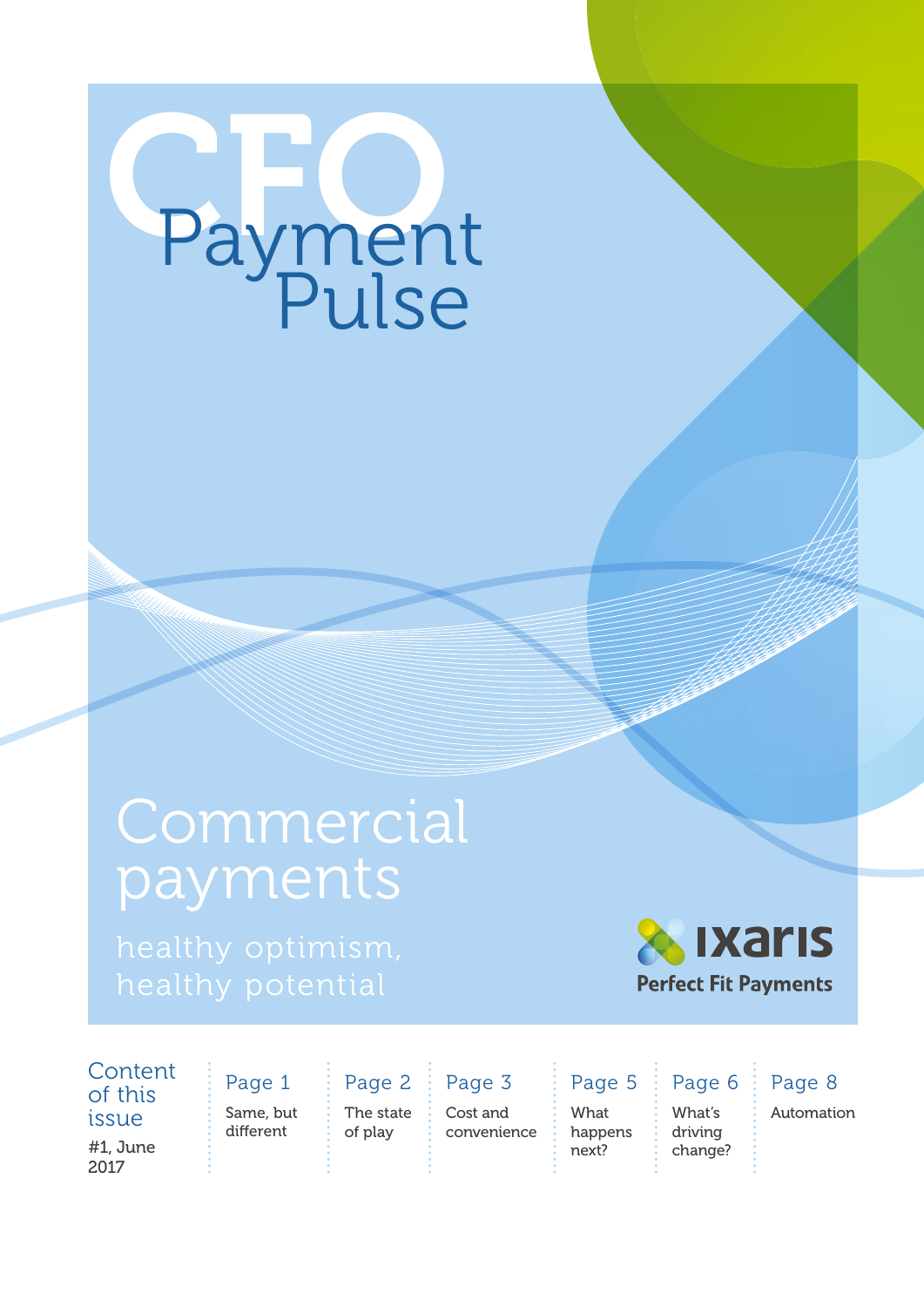### Commercial payments

### healthy optimism, healthy potential

- Testing new products and services moving up the agenda
- Commercial cards popular and virtual cards growing
- Convenience and cost are key incentives for CFOs
- CFOs cautiously optimistic about benefits of automation
- Continued drop in cheques and cash for payments

Welcome to the first edition of the CFO Pulse, our periodic healthcheck on the trends, use and adoption of B2B payments by CFOs and treasurers. The world of B2B payments is going through a period of innovation, transformation and occasional disruption. FinTech companies are cutting through old orthodoxies and creating innovative propositions to solve once-intractable B2B payment problems, leveraging APIs, data and analytics in a way incumbents have struggled to, encumbered as they often are by legacy technology.

Europe's Open Banking ethos is encouraging greater collaboration between established financial institutions and new market players. Analysts at Gartner are suggesting that bank CIOs develop their own ecosystems of start-ups and niche players to integrate these new services into more traditional offerings.

This period of creative turmoil has led to challenges and opportunities in the financial sector. But how far has it touched the shores of the corporate treasury and the office of the CFO? As the results show, opportunities for innovative new commercial payment technologies and methodologies are opening up among corporate treasuries who are looking to control both costs and risks, and deliver greater value to the business as a whole.

NO. 1 Cost reduction<br>CFOs in 2017<br>Testing new products and services top priority for CFOs in 2017

Testing new products and services moving up the agenda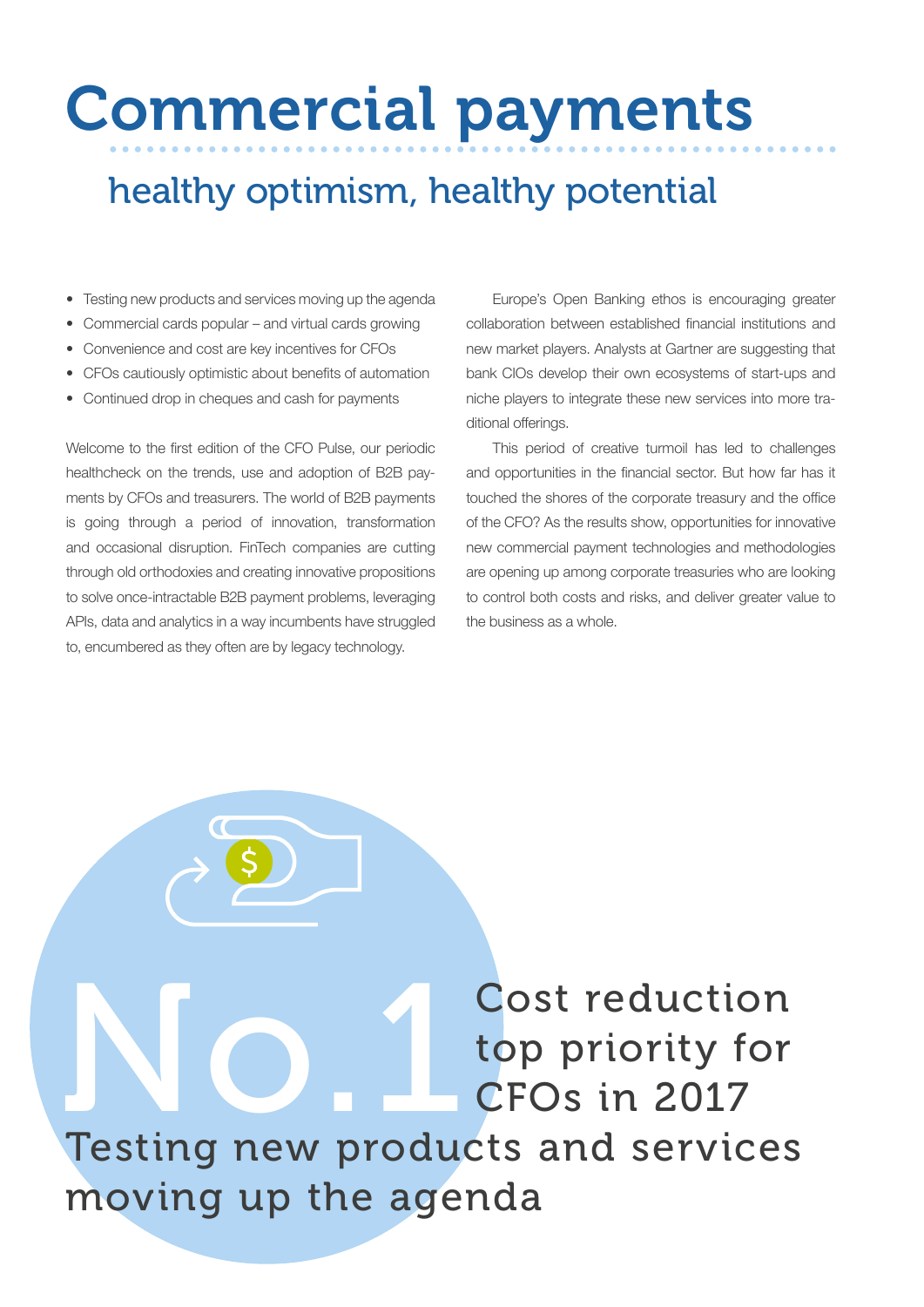# The same – but different

The first point to make is that even in a period of rapid change, business fundamentals remain in place. The top business priorities for CFOs surveyed remain cost reduction, risk mitigation and improving competitiveness. Indeed, the smaller the company, the more important the competitiveness angle becomes: it scored much more highly among companies with a turnover of less than \$10 million than with larger firms.

However, there is evidence that CFOs and their teams are becoming more interested in innovation and the role of new approaches in the treasury. Testing new products and services, and increasing outsourcing and collaboration with suppliers now outrank the desire to restructure existing relationships and supplier rationalisation.

Smaller firms tend to show greater interest in collaboration and outsourcing, but across the board CFOs want to know how they can derive more value from isolated pools of data distributed throughout the business, drive efficiency in their own operations, improve automation and create value for the wider business.

"If payment systems providers want to be successful, they are going to have to identify specific sectors, and work with senior treasury executives at target clients to show how their solutions will solve problems." Head of commercial cards, ING

As always, providers need to choose their market carefully and understand the priorities and incentives that drive decision-making among potential prospects. As these preliminary results of the CFO Payment Pulse show, there can be some surprises and the occasional curve ball to negotiate.

#### Business priorities for CFOs, CPOs and Treasury in 2017

Top-3 answers (total of all scores)

|                                                    | All companies | Turnover $>$ \$10 million Turnover < \$10 million |     |
|----------------------------------------------------|---------------|---------------------------------------------------|-----|
| Cost reduction                                     | 200           | 88                                                | 112 |
| <b>Risk mitigation</b>                             | 175           | 76                                                | 99  |
| Improving competitiveness                          | 170           | 60                                                | 110 |
| Increasing supplier<br>collaboration & outsourcing | 90            | 44                                                | 46  |
| Restructuring existing<br>relationships            | 76            | 38                                                | 38  |
| Testing new products<br>and services               | 73            | 35                                                | 38  |
| Supplier rationalisation                           | 57            | 18                                                | 39  |

Source: CFO Payment Pulse Survey 2017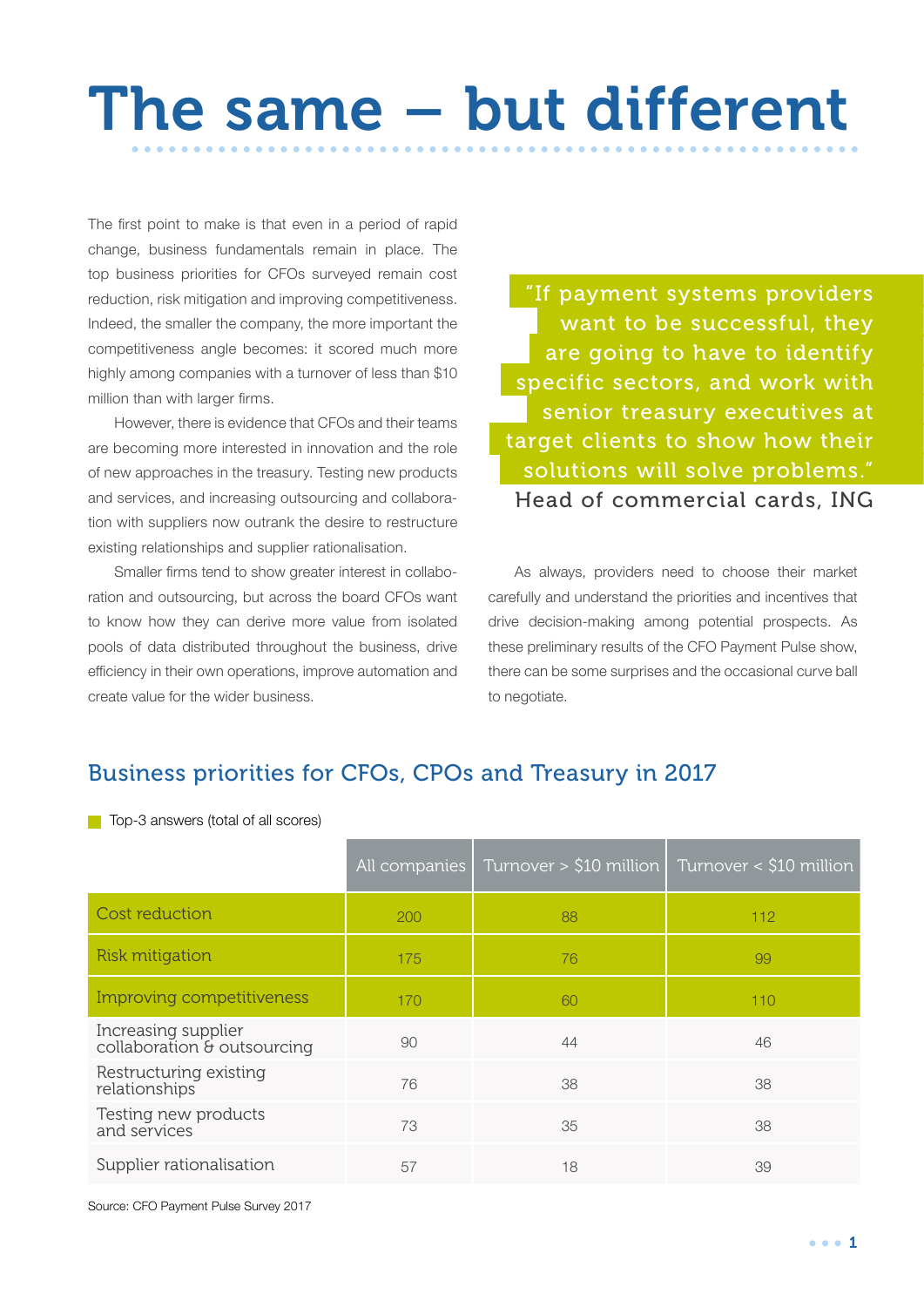## The current state of play

So, what are corporate treasuries and CFOs using right now? Perhaps not surprisingly, a significant majority of respondents use direct debits (86 per cent) and credit transfers (78 per cent). Nearly two thirds (64 per cent) are using commercial cards. More interesting perhaps are the 21 per cent who are using virtual cards or virtual accounts of some sort, and the 11 per cent who, when it comes to commercial card use, are reliant solely on virtual cards or virtual accounts.

In general, the size of the organisation makes very little difference when it comes to these payment types. Companies whose annual turnover is less than \$10 million are slightly more likely to use commercial cards than their larger counterparts, but there are only a few points in it. CFOs also like to keep their options open: more than three quarters of all firms surveyed use three or more of these payment types.

Respondents were also asked to describe how frequently they use other payment methods, including wire transfers, cash, lines of credit, credit-card balances and supply chain finance. Among these, wire transfers are the most popular: nearly two thirds (65 per cent) use them very frequently. At the other end of the scale, supply chain finance is used very frequently by only nine per cent of respondents, and moderately frequently by a further 16 per cent. 63 per cent say they do not use it at all.

However, there are some striking differences between larger and smaller companies, when it comes to arrangements like lines of credit, which smaller companies are significantly less likely to use. Perhaps more interesting is that a great percentage of smaller companies than larger ones do not use cash at all.

#### Which of the following do you currently use?

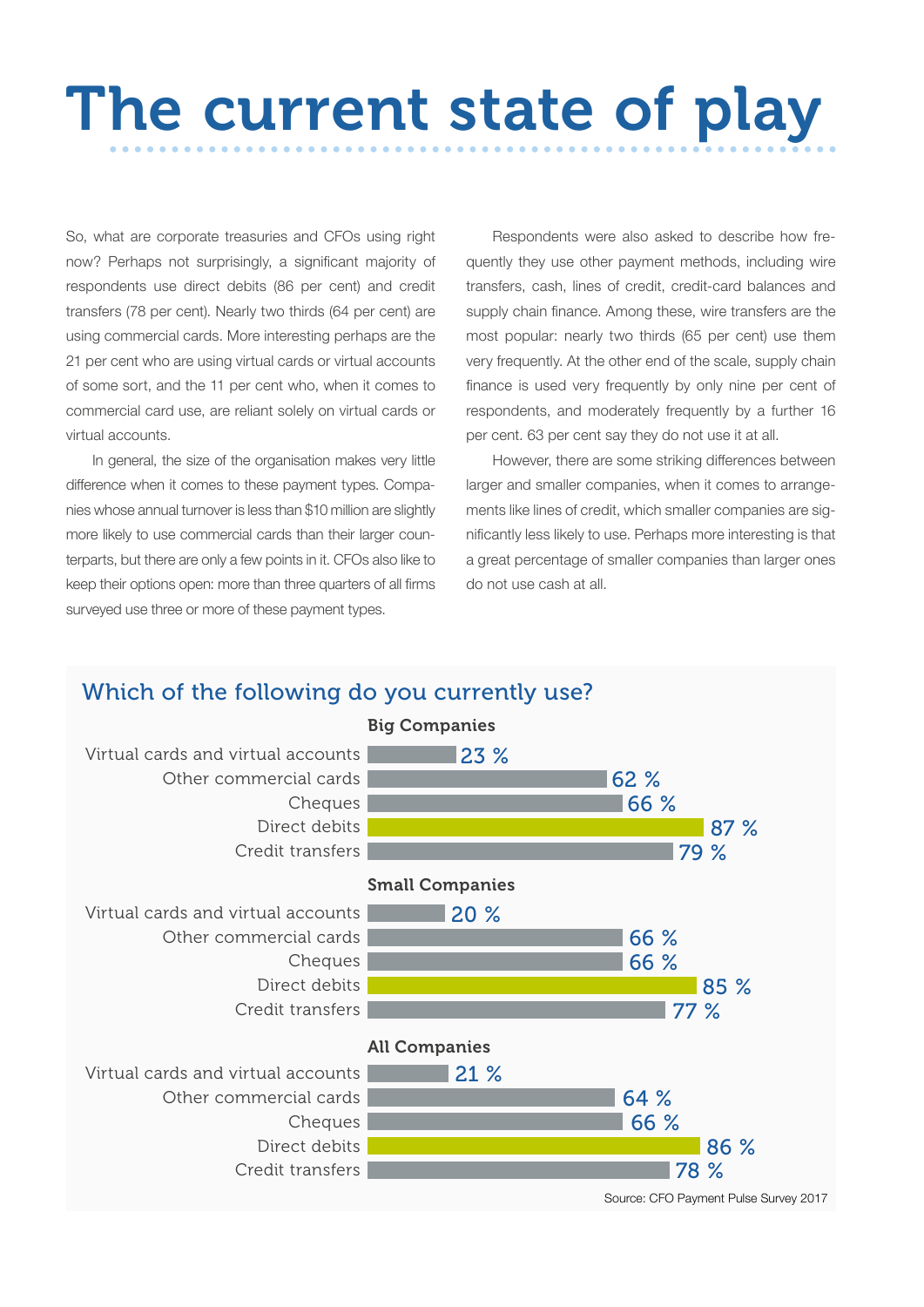**277 Companies rate<br>
277 Companies rate<br>
277 Commercial cards preferred over** over cost reduction. Commercial cards preferred over direct debits and credit transfers

ease of card use

### Cost and convenience

As we know, only two thirds of organisations use commercial cards, but those that do rate them highly: they were the preferred choice for small companies, and the second preference (after direct debits) among larger ones.

As to the reasons for preferring these commercial cards, more than three quarters (77 per cent) of respondents cited ease of use – far ahead of all other options among companies of all sizes. The next most popular preferences were cost per transaction (42 per cent) and then supplier acceptance and supporting cash flow management (35 per cent each), suggesting that treasuries give fairly equal weight to cost reduction and convenience when it comes to selecting commercial card programmes.

However, although both large and small companies agreed on the convenience and cost drivers, nearly

"The main issue faced by large corporates operating across multiple countries and interfacing with multiple banks and clearing systems is the lack of standardisation. Different standards, systems and payment set-ups for a diverse set of suppliers and clients add to the enormous complexity for businesses."

> CFO, Global technology firm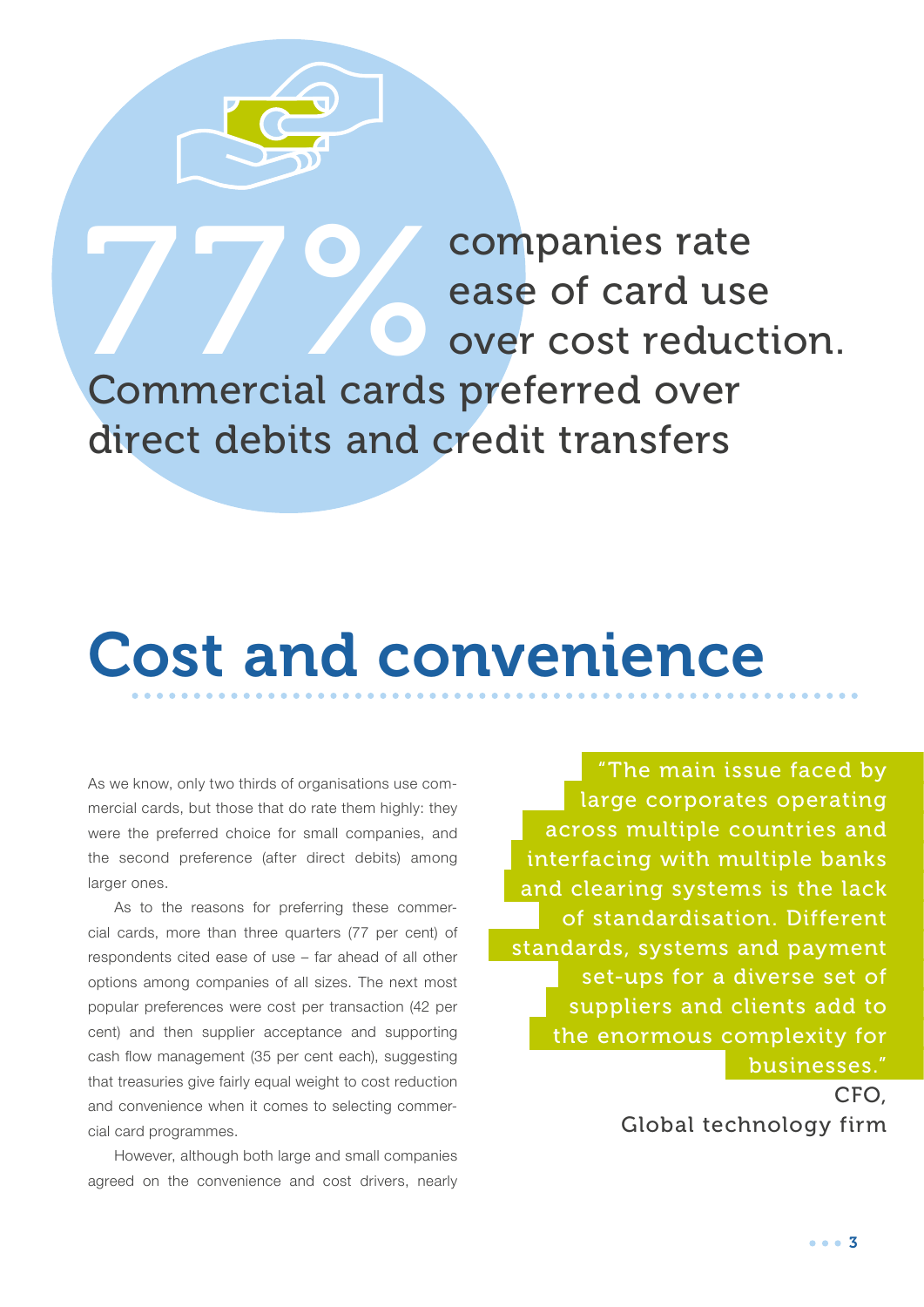half of all larger firms also felt supplier acceptance was important. That number falls to 40 per cent of smaller firms. A gap also appears when it comes to supporting cash flow management: a third of smaller firms said this was why they preferred their chosen payment types; a quarter of larger firms agreed.

A similar pattern is seen again when firms were asked about incentives for using new payment technologies: business process automation and efficiency came top, closely followed by reducing costs or making savings. Both easily outranked all other categories. This suggests three things.

- 1. CFOs want convenience. Regardless of the other benefits on offer, a new payment product or service that is not easy to use is unlikely to achieve significant market penetration.
- 2. Providers must choose their market wisely. A business with less than \$ 10 million in turnover has different needs and priorities to one with \$ 200 million or more.
- 3. The larger the firm the more important supplier acceptance is. CFOs need solutions that fit into their broader ecosystem, indicating that collaboration, partnership and open technologies are key success factors.

#### Why are these your preferred payment methods?

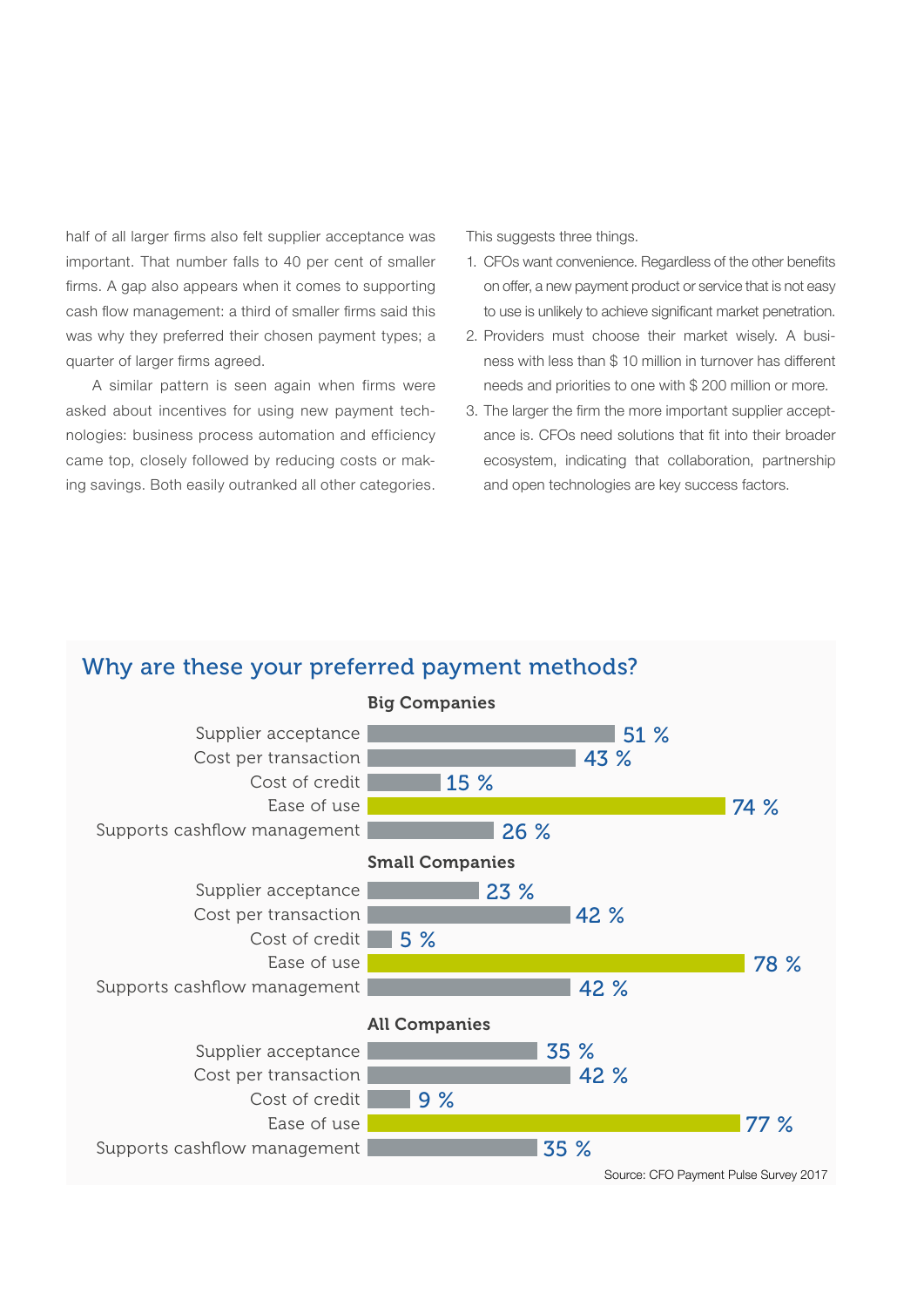### 43% companies<br>
increasing<br>
Cheques still going down – increasing card spend Cheques still going down – credit transfers going up

### What happens next

Broadly speaking, CFOs are planning to become far less reliant on cheques, maintain their use of direct debits and commercial cards, and increase their use of credit transfers.

Two thirds of participants (66 per cent) still use cheques to make payments – although none of the larger companies and a negligible number of smaller companies expect their use of cheques to increase in 2017. This is in line with less than a quarter of companies (24 per cent) who say they currently use cash frequently or moderately frequently. All the evidence illustrates the ongoing decline in the use of non-electronic payment methods.

However, commercial cards themselves are an interesting case. Just over half (53 per cent) said their card spend would stay the same in 2017, while 43 per cent said it would increase. Of that 43 per cent, around half said the level of increase in spend would remain below 20 per cent. In this case it is larger companies that are more likely to anticipate an increase in commercial card spend: 48 per cent, compared to 38 per cent of smaller companies.

This appears to be something of a missed opportunity, with commercial cards still confined to T&E expenses. But card products, notably virtual cards, when deployed across the right platforms can become a core element in the treasury's arsenal to the benefit of the business as a whole. More work is needed to convince CFOs of the convenience, ease of use, and cost-cutting benefits that such cards offer.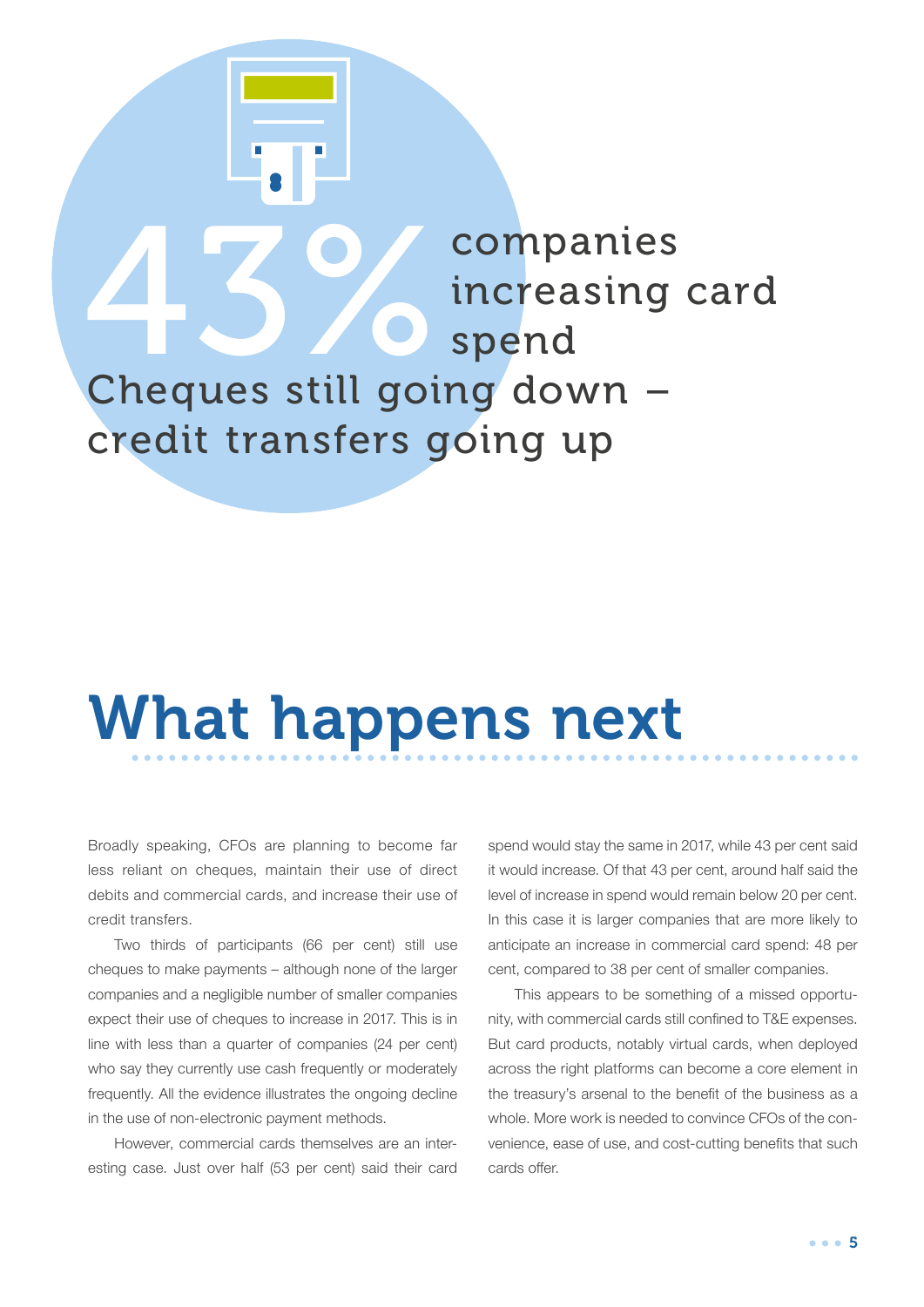

**666 Companies that**<br> **666 Companies that**<br> **666 Company of a conting systems** want payment integration with banking and accounting systems Growing desire to test and trial what's in the market

# What's driving change?

When it comes to the incentives for using new payment technologies, business process automation and efficiency comes top of the list – just beating cost reduction or making savings. This pattern is repeated across organisations of all sizes. The need for automation beats access to credit or additional working capital streams, addressing the pressures on margins, and reducing dependency on existing institutions.

What is really interesting for providers of services, however, is the next category: the desire to test and trial what's out there in the market - particularly when it comes to smaller businesses. Respondents were asked to choose their top three considerations and rank them in order. Smaller companies gave it a total score greater than access to credit or additional working capital. What's more, all businesses who chose this category as one of

#### What are your incentives for using new payment technologies?

Total Score (Number of Rankings)

Business process automation and efficiency Reducing costs or making savings Access to credit or additional working capital Meeting pressure on margins Reduced dependency on existing institutions Test & trial what's out there

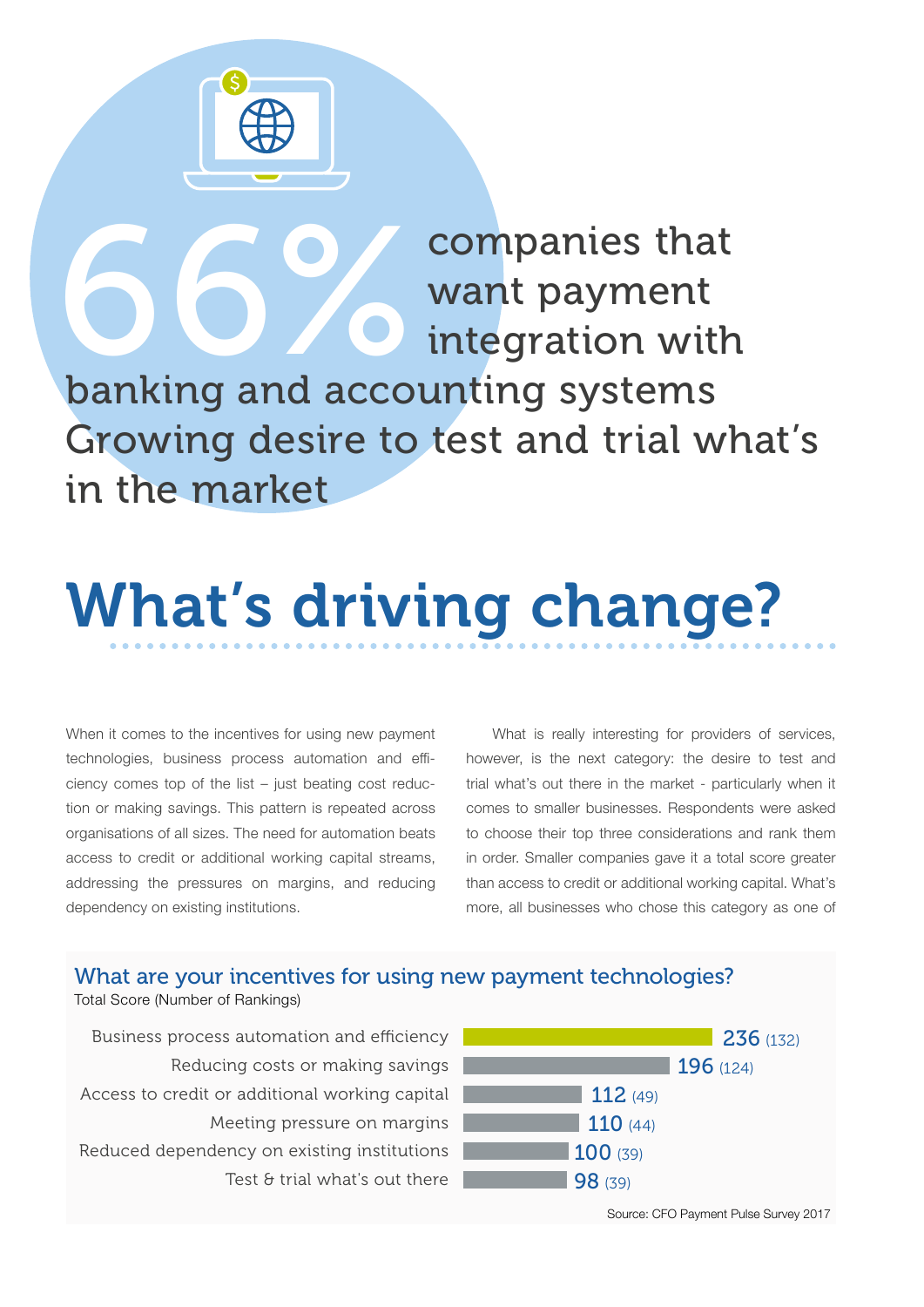their preferences were significantly more likely to put it at the top of their list.

All of this suggests that there is an appetite among forward-thinking CFOs to explore the changing environment and express openness to experimentation with new technologies.

We see this idea again when drilling down into the most important considerations when choosing a payment solution. Two thirds of respondents (66 per cent) put integration with banking and accounting systems in their top three – a strong indication that corporate treasuries are looking at ways to break down the traditional data silos that can constrain value creation.

Payment automation to reduce manual controls comes next on the list, giving further weight to the idea that traditional ways of working are no longer delivering either for the treasury or for the business as a whole. As we discuss below, automation is essential if firms are serious about sharing data and functionalities across their financial operations, and with their other business units. (Although it is worth noting that payment automation is cited slightly less often by smaller companies, who are more likely to put availability of credit to make payments in their top three instead.)

Overall, payment approval runs payment automation a close third. However there is a sizeable gap before we get to reconciliation, availability of credit, remittance delivery, managing FX risk and consolidation of payment execution processes. It seems that CFOs are currently much more concerned with the big picture of automation and integration, and less with improvements to functional specifics.

#### Please select the three most important considerations when choosing a payment solution:

**T** Top-3 answers

|                                                           | All companies | Large companies | Small companies |
|-----------------------------------------------------------|---------------|-----------------|-----------------|
| Payment integration with banking<br>and accounting system | 66%           | 68%             | 65%             |
| Payment Approval                                          | 53%           | 50%             | 56%             |
| Payment automation to reduce<br>manual controls           | 54%           | 60%             | 45%             |
| Reconciliation                                            | 40%           | 39%             | 40%             |
| Availability of credit to make payments                   | 29%           | 24%             | 33%             |
| Consolidation of payment execution<br>process             | 17%           | 21%             | 15%             |
| Remittance Delivery                                       | 22%           | 18%             | 13%             |
| Multiple currency accounts to help<br>manage forex risk   | 16%           | 19%             | 13%             |

Source: CFO Payment Pulse Survey 2017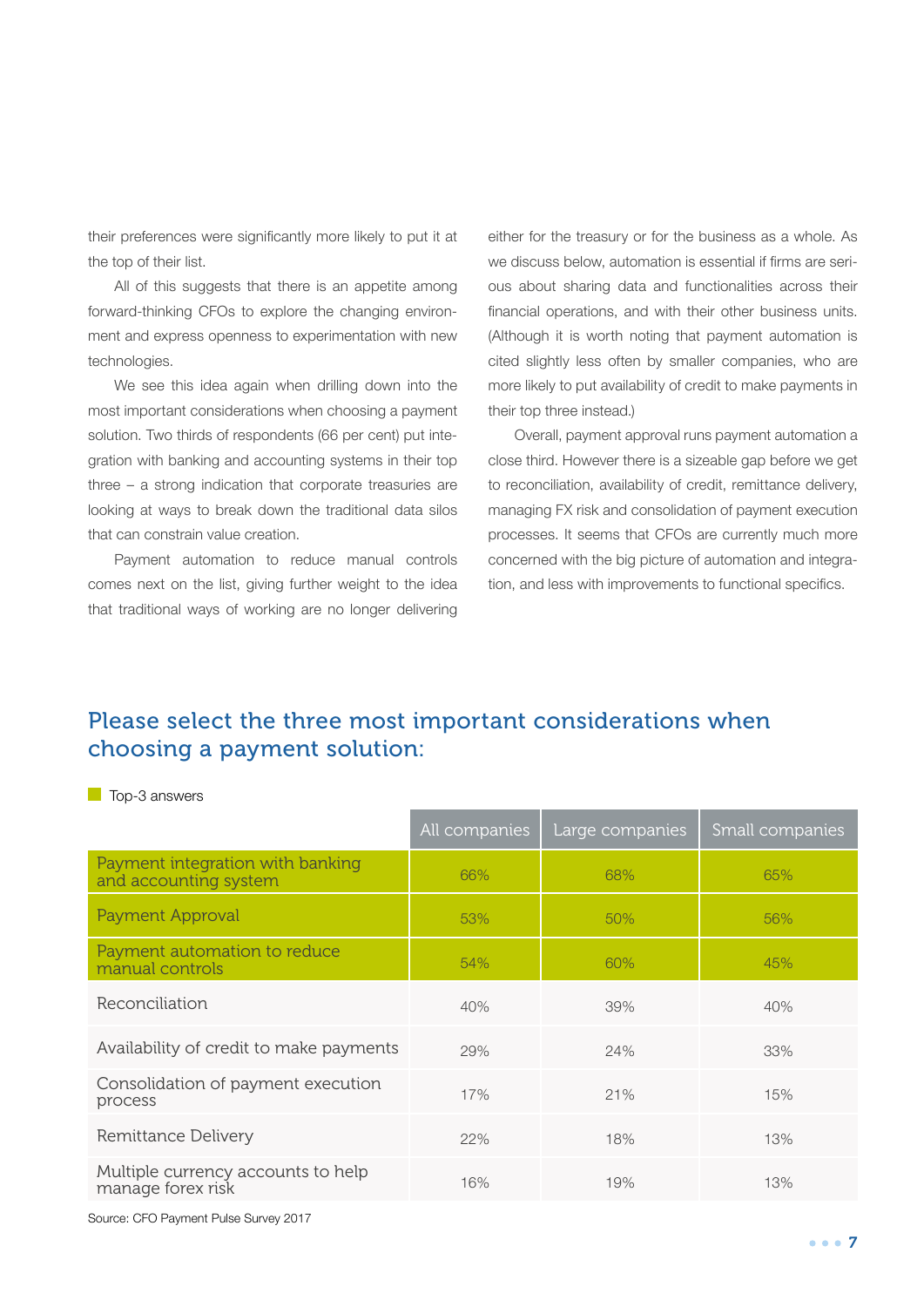### Automation

### the next big thing?

Confirming the big picture view that CFOs currently have, there was some uncertainty about where automation would benefit their operations in this area. But discounting the 'not sure' and 'not relevant' answers, the research shows that payment approval, reconciliations, and invoice approval were the most likely functions to benefit greatly from automation. In contrast, ordering and procurement was considered the function that would not benefit at all from automation.

However, for companies with less than \$10 million turnover, consolidation of payment execution was considered a greater beneficiary from automation than payment approval – but only just. Bigger differences can be seen among functions that would not benefit at all from automation: for small companies it is ordering and procurement, followed by vendor master record maintenance; for larger companies it is remittance delivery followed by invoice delivery and capture.

What the survey really shows is that when it comes to automation, CFOs and treasurers might best be described as cautiously optimistic. For every function they considered, the most popular option was always "it would benefit moderately" from automation.

Ranking functions according to this measure, we get the following:

- 1. Payment approval
- 2. Invoice delivery and capture
- 3. Reconciliation
- 4. Invoice approval
- 5. Consolidation of payment execution processes
- 6. Ordering and procurement
- 7. Remittance delivery
- 8. Vendor master record maintenance

CFOs recognise that the introduction of machine-tomachine interfaces could save their businesses significant amounts of time and money – especially when it comes to reconciling transactions with e-receipts and invoices. By reducing cost, controlling data trails, and improving convenience at every stage in the process, automation is increasingly seen as the best way to deliver those business fundamentals.



Source: CFO Payment Pulse Survey 2017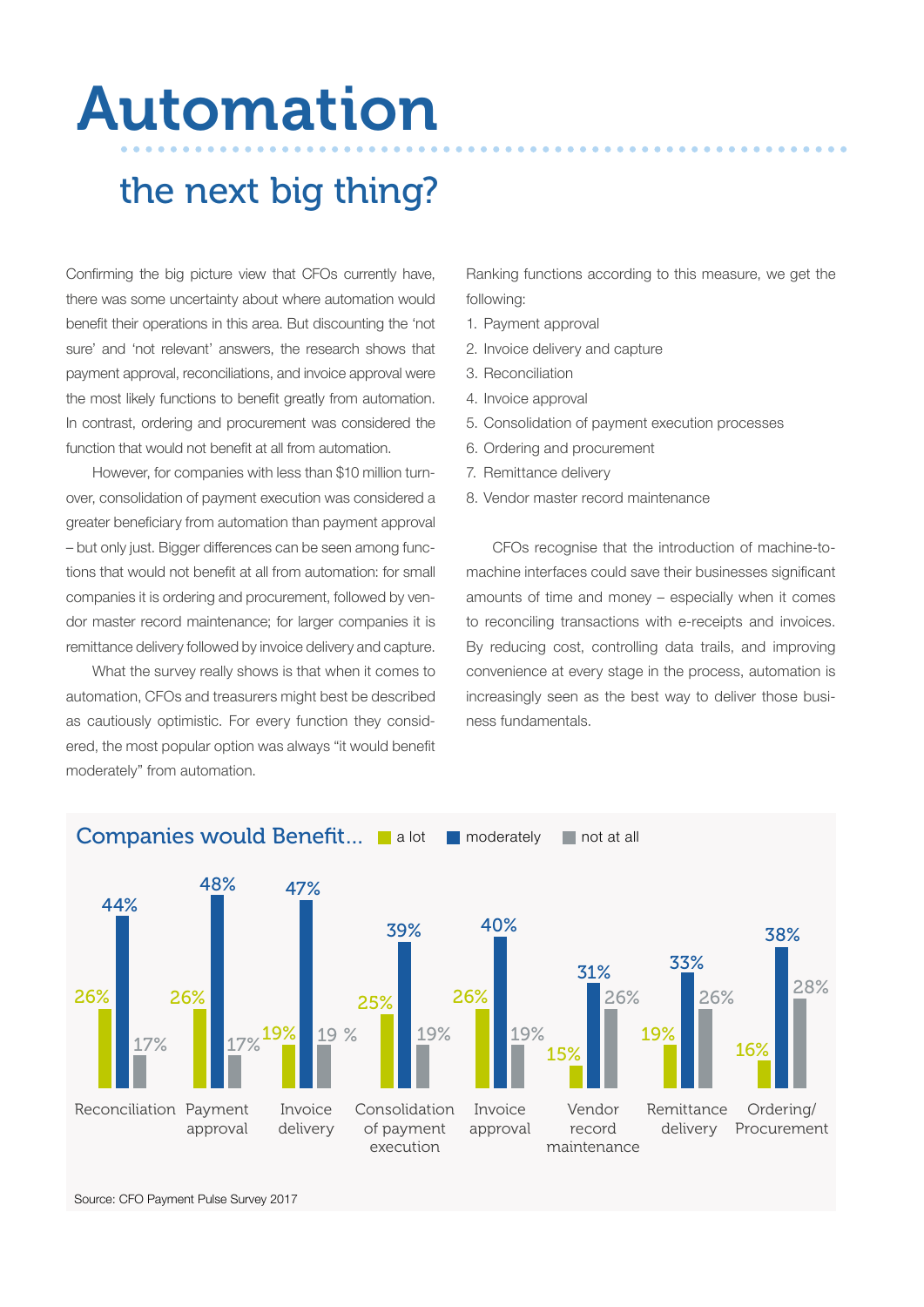### Conclusion:

### openness, optimism and mutual benefit

The scale of the commercial payments opportunity is encouraging news for incumbent financial institutions. It's also good news for employers of forward thinking CFOs who can expect more efficient treasury operations driving value throughout the business.

However, throughout the survey, there are a few quiet murmurs among participants who are interested in expanding their payments ecosystem and re-assessing the way they interact with current suppliers. By no means representing a majority, they are still an indication that payment service providers are operating in a new competitive landscape.

They will need to be clear about whom their target client base is, the challenges they face, and how exactly their solutions will address those challenges - particularly in the case of virtual cards where adoption remains relatively low. There is mutual benefit to be had for payment system providers and senior treasury executives – provided they work closely together to deliver value from new commercial payments products as they emerge.

The full report is available to download at www.ixaris.com/register-for-cfo-pulse/

"The opportunities to resolve the many intractable challenges of payments across the enterprise are enormous. Banks play an important role in this and are finding ways to partner with innovators and new entrants to deliver treasury innovation." CEO, Ixaris Technologies

# Methodology

The CFO Payment Pulse survey was carried out in association with Financial Director and Accountancy Age between February and June 2017. 142 companies from the UK, mainland Europe, North America, Latin America, the Middle East,

Asia and Africa from a wide range of industries took part. 82 companies had a turnover of less than US\$ 10 million, 39 had a turnover between US\$ 10 million and US\$ 200 million, and 23 have a turnover of more than US\$ 200 million.